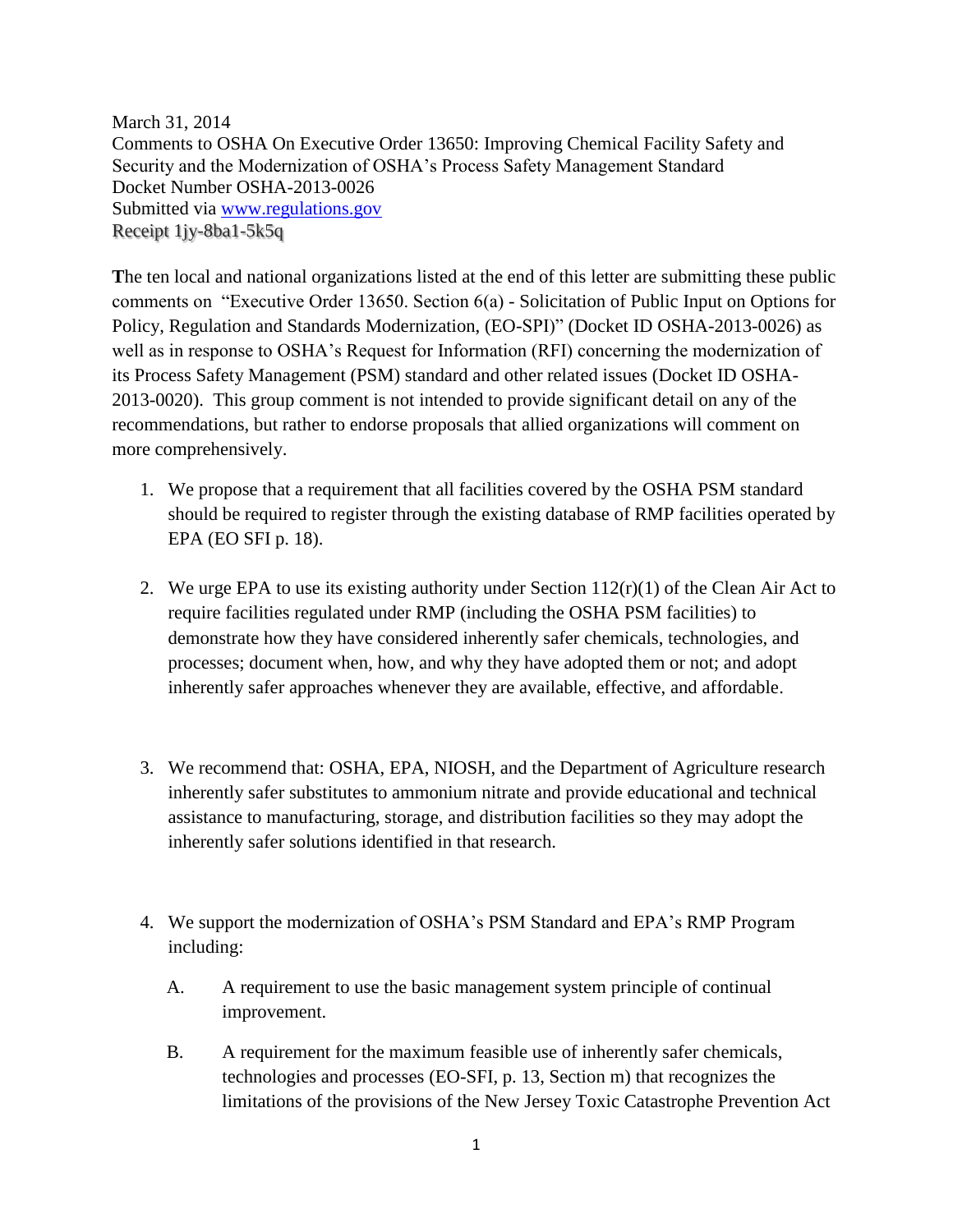[\(http://www.nj.gov/dep/rpp/brp/tcpa/\)](http://www.nj.gov/dep/rpp/brp/tcpa/), the Contra Costa County, California Industrial Safety Ordinance (http://cchealth.org/hazmat/iso/) and similar programs that require consideration but not adoption of inherently safer chemicals.

- C. The creation of a publicly available database repository of proven, promising and experimental inherently safer alternatives to hazardous chemicals, technologies and processes.
- D. The development of two or more pilot projects to actively pursue and obtain the implementation of IST in specific processes where the economic and technical feasibility are reasonably well established and the benefits to health and safety would be most significant. Some candidate projects are the elimination of Hydrogen Fluoride (HF) from alkylation processes in refineries, the substitution of chlorine by inherently safer substitutes in both municipal and industrial water treatment processes, and the substitution of the currently used forms of ammonium nitrate by less hazardous substitutes.
- E. A recommendation by the relevant agencies to the President and Congress to establish and implement economic incentives to encourage firms to discover, test and commercially deploy inherently safer alternatives to hazardous chemical processes.
- F. The adoption of new requirements to collect and publicly list process safety performance indicators that would be reported by regulated parties and made publicly available in a new format by OSHA for the site, corporate and national levels.
- G. An explicit requirement defining the roles and accountabilities of upper management in a health and safety management system (i.e., Board of Directors, owners of private businesses, etc.)
- H. The development and implementation of mechanisms to substantially enhance the currently very limited degree of workforce *participation* in all aspects of the management system required by the PSM standard.
- I. New requirements designed to ensure that contract labor who perform construction, maintenance and repair work have the necessary skills and health, safety and job protections and are properly trained in PSM.
- 5. All Agencies and programs should require that safety performance is a key criterion in the selection of firms that are engaged for contract work (i.e. through review of workers' compensation experience, OSHA citations and fines, written site-specific occupational health and safety plans, employee training).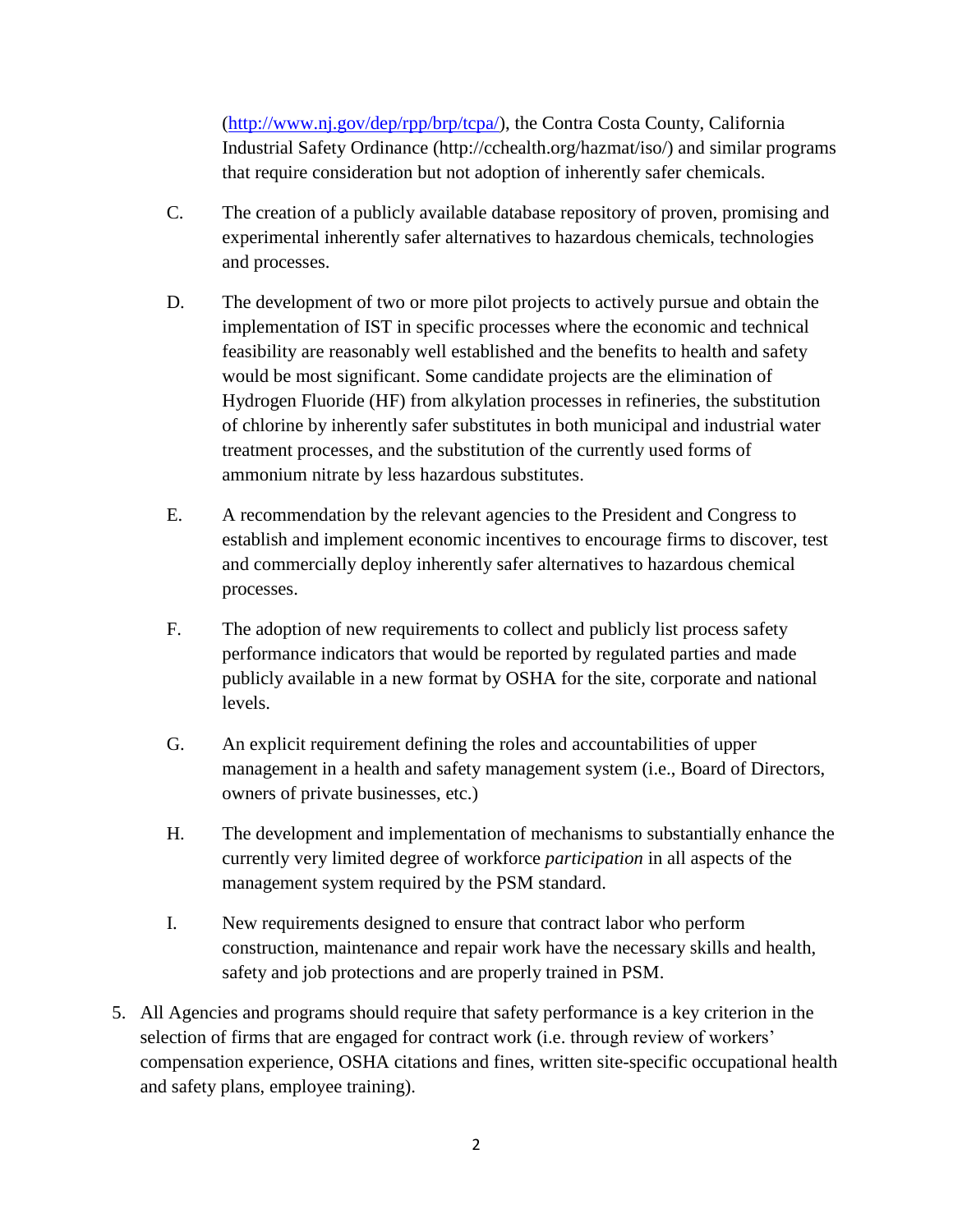- 6. Relevant Agencies should develop and implement funding mechanisms based on fees paid by regulated parties to cover the costs of inspection and auditing functions, and to ensure an adequate regulatory workforce. Consider a system that rewards safety improvements and that ties fees to the extent of risk generated: reduce hazards to workers and the community, and fees go down. Fee systems are in place under New Jersey's Toxic Catastrophe Prevention Act as well as under the Industrial Safety Ordinance of Contra Costa County, California.
- 7. Congress and the President should ensure sufficient funding for the regulatory Agencies to sustain an adequate and competent cadre of field, scientific and technical experts, with competitive salaries to ensure a reasonable rate of retention.
- 8. OSHA should add a required element to the PSM standard to address human factors such as fatigue, worker-machine interactions (ergonomic design) and other factors that can optimize the protection of human health and safety as well as overall system performance.
- 9. OSHA should modify the PSM standard to require prompt corrective actions whenever shortcomings are identified under any element of the standard. Corrective actions should always follow the hierarchy of controls and seek inherently safer solutions.
- 10. OSHA should take advantage of the modernization of the PSM standard to give momentum to the promulgation of I2P2 regulations, which would be, in effect, the application of management system principles to prevention efforts in the broader occupational health and safety arena.
- 11. Both OSHA and EPA must conduct vigorous compliance assistance and education campaigns for all changes that are made to the PSM standard and RMP program, directed to both employers and employees. They should also ensure that workers in high hazard facilities receive assistance materials and training in their primary languages.
- 12.The scope of coverage of the PSM standard should be expanded by:
	- a. Extending coverage to all oil and gas production facilities and drilling services, as well as hydraulic fracturing (fracking) operations (OSHA RFI, Parts 3 & 4).
	- b. Expanding coverage to all atmospheric tanks containing gasoline and other hydrocarbons with similarly low flash points,
	- c. Clarifying the coverage to include all atmospheric tanks with flammable liquids when they are "within or connected to a PSM covered process"
- 13. OSHA should revise the PSM standard to require coordination of emergency planning with local emergency response authorities (OSHA RFI Part 11), including:
	- **A.** Improve public input during emergency planning, enhanced public information, alerts and outreach during emergencies.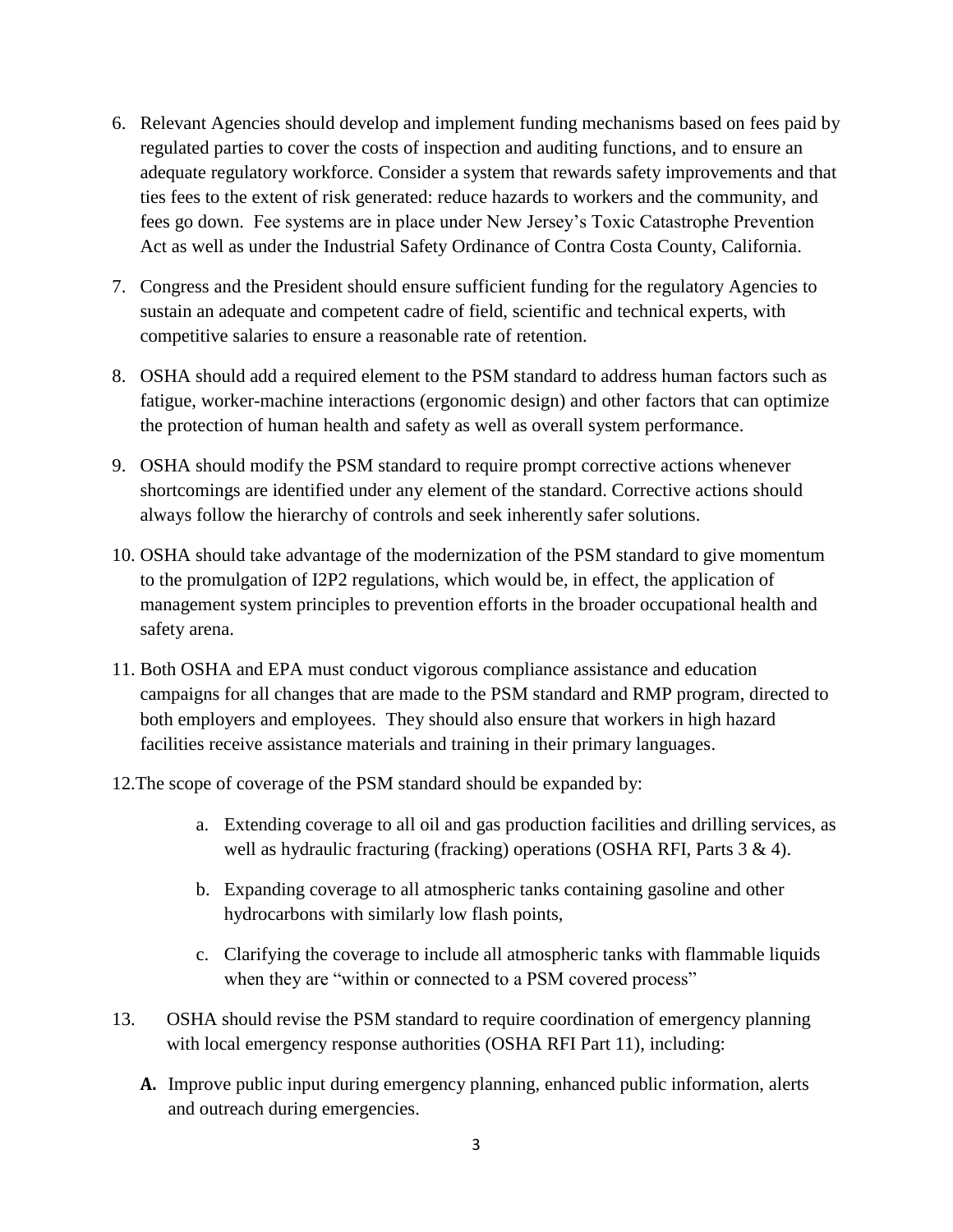- **B.** Require improved coordination between fire brigades and facility fire departments including training and incident pre- planning including quarterly reporting to the public fire agency on all incidents that occurred on-site but were handled by plant personnel alone.
- **C.** Establish a mechanism to measure the costs incurred for both immediate and long- term medical services for affected surrounding communities as a result of a chemical facility incident, and to transfer the burden of those costs to the facilities responsible for them.
- **D.** Ensure that transit districts have developed strategies under emergency planning to respond effectively in the event of an industrial emergency.
- **E.** Establish systems to effectively monitor air contaminants during unusual events and to communicate this information to health care providers, emergency responders and the public through the full range of potential channels and media, as appropriate. Chemical facilities should bear the costs for the purchase and maintenance of state-of-the-art, realtime air monitoring equipment and communications systems.
- 14. The federal government should establish a system for OSHA and EPA to conduct joint inspections of high hazard facilities, including joint prior review of RMPs submitted by those facilities under EPA rules
- 15. The federal government should require an annual Clean Air and other environmental regulation compliance audit by an independent third party to be submitted to relevant state and federal agencies with summary documents posted on a publically accessible government website.
- 16. The federal government should develop and implement a plan to improve toxic air contaminant monitoring and information sharing with real time data and how to increase the availability of air monitoring data on federal, state and local websites; develop user applications and other electronic tools to make data more accessible and clarify reporting thresholds for releases or threatened releases.

BlueGreen Alliance Charlotte Brody, Vice President for Health Initiatives [www.bluegreenalliance.org](http://www.bluegreenalliance.org/)

Center for Effective Government Sean Moulton, Director, Open Government Policy [www.foreffectivegov.org](http://www.foreffectivegov.org/)

Clean and Healthy Indiana Lin Kaatz Chary. Executive Director